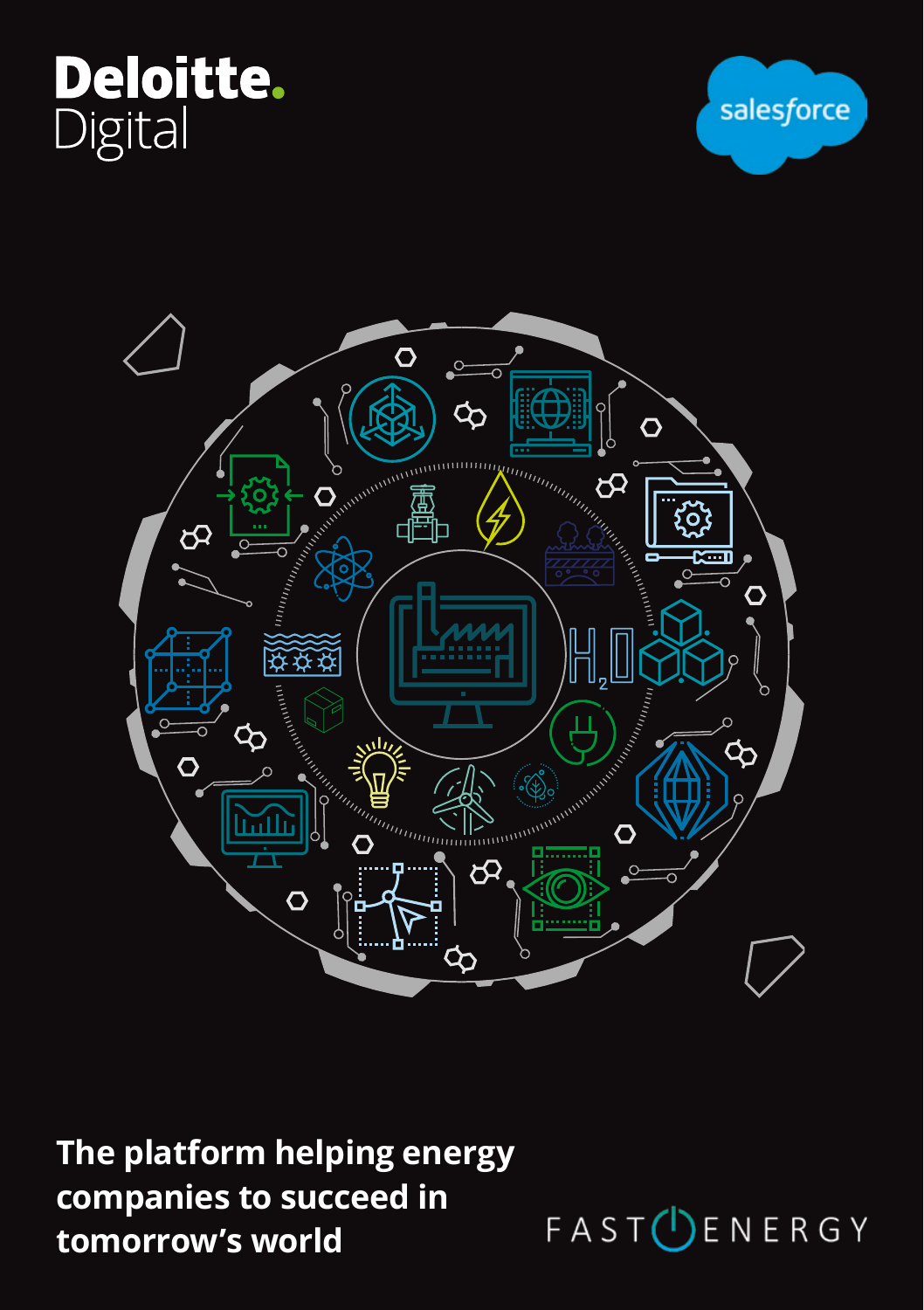

The future of the energy sector may not be certain, but those companies who are agile, understand their customers and enable their people to be effective will gain competitive advantage. The industry is responding to new technologies and changing customer expectations, shifting focus from commodity supply to provision of services and solutions for homes and businesses. In these new markets utilities face new competitors - and the winners will be those who use data and insight to differentiate their offerings. Deloitte FastEnergy is the platform for B2B and B2C energy companies to succeed in tomorrow's world.

# **Market forces**



**Changing customer expectations**



**New disruptive technologies**



**Energy + Services & Solutions**



**Data & insight drives differentiation**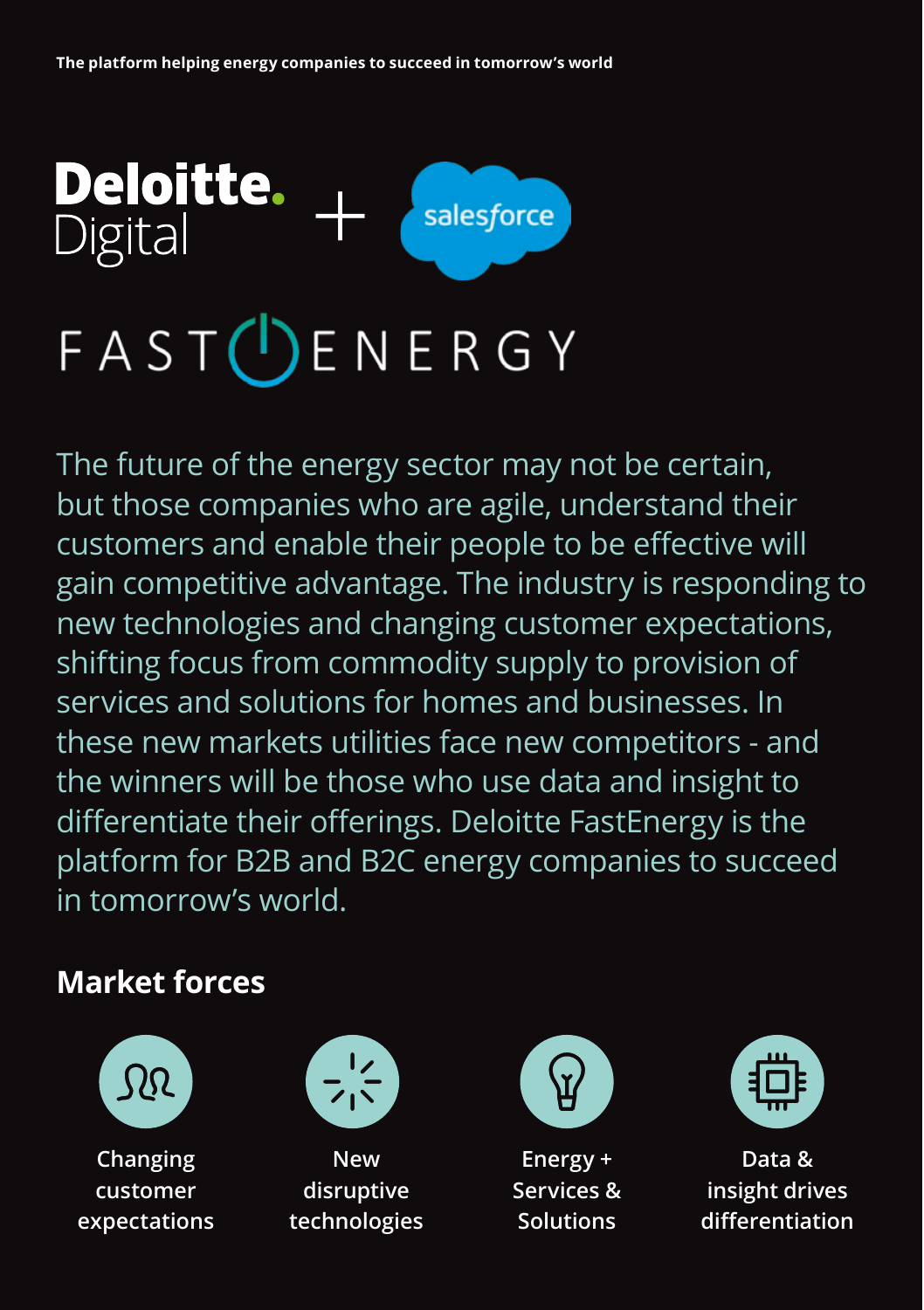## **FastEnergy components**



# **The value proposition**

#### **1. High performing sales & service**

Providing the tools our people and customers deserve: Omnichannel service, sales propensity scoring, guided and automated processes.

#### **2. Efficient processes**

Defined processes, developed through global industry best practice, enabling you to be as efficient as possible.

#### **3. Speed to market**

Pre-configured and pre-integrated Salesforce Utilities Solution, working with billing and industry specific applications, providing an agile platform.